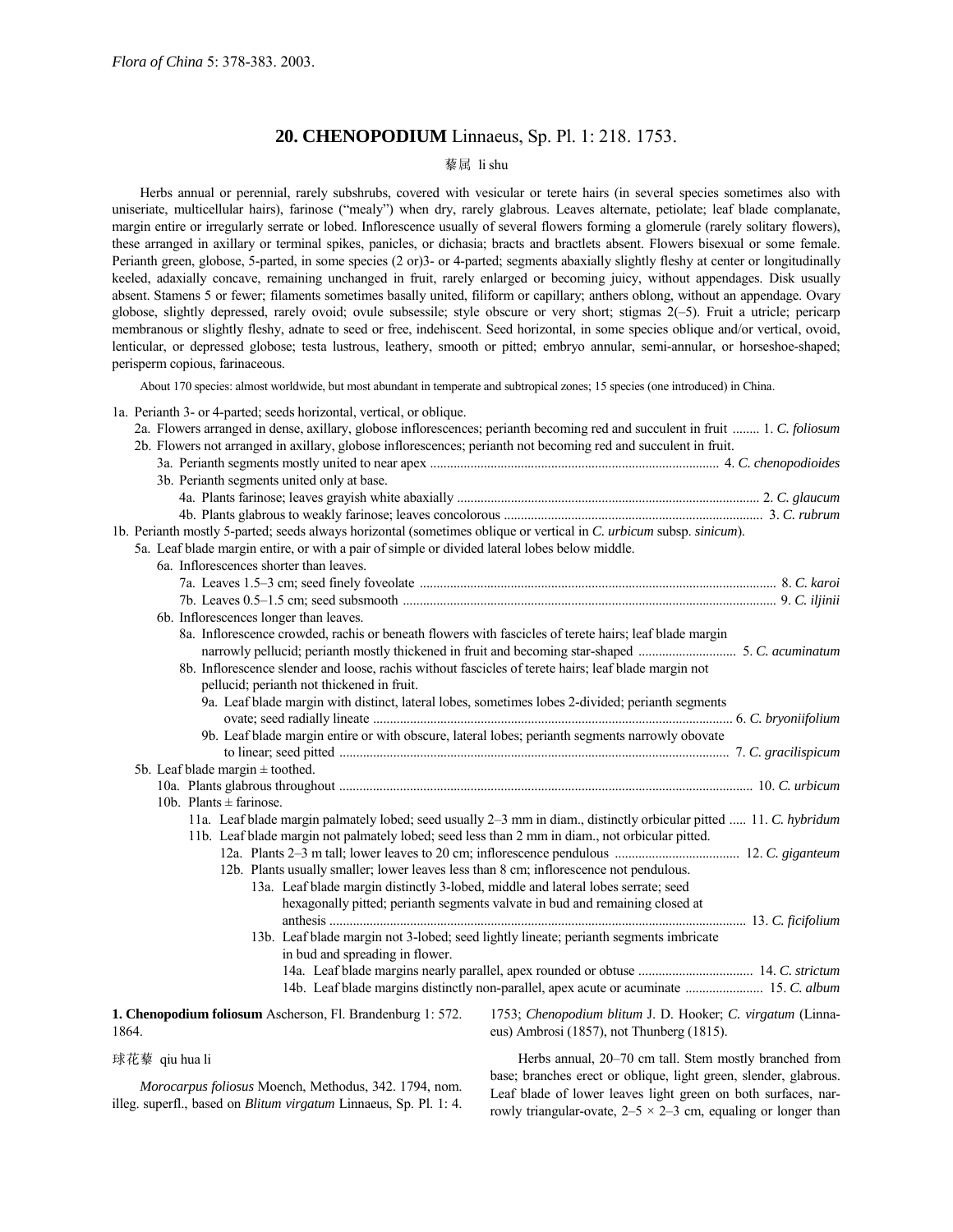petiole, not or only slightly farinose, base cuneate, truncate, or hastate, margin irregularly dentate, apex acuminate; teeth near base slightly recurved; leaves gradually reduced on upper stem and branches, lanceolate or ovate-hastate, margin with  $1-4$ pairs of teeth bilaterally or entire. Flowers bisexual and female, borne on short, axillary branches, forming globose or cylindricglobose, linear arranged glomerules. Perianth light green, usually 3-parted, becoming red and succulent in fruit. Stamens  $1-3$ . Style very short; stigmas 2, slightly divaricate. Utricle compressed globose; pericarp membranous, adnate to seed. Seed vertical, red-brown to black, sublustrous, ca. 1 mm in diam., rim margin obtuse or slightly concave; embryo semi-annular. Fl. Jun-Jul, fr. Aug-Sep.

Forest margins, valleys, slopes. W Gansu, E and N Xinjiang [N Africa, C and SW Asia, Europe; occasionally naturalized in other regions].

The variable *Chenopodium foliosum* aggregate is represented in the mountains of C and SW Asia by several weakly differentiated and closely related races, which are often treated as separate species or at least as subspecies. Probably these entities are high-mountain subspecies or varieties of *C. foliosum* s.l. They include: (1) *C. foliosum* subsp. *montanum* Uotila (Ann. Bot. Fenn. 30: 190. 1993), reported from SW Asia eastward to Iraq and Iran; (2) *C. korshinskyi* (Litvinov) Minkwitz (in B. Fedtschenko, Rastit. Turkestana, 332. 1915; *Blitum korshinskyi* Litvinov, Trudy Bot. Muz. Imp. Akad. Nauk 7: 76. 1910), described from Tajikistan and reported from the Pamir-Alai and Karakoram mountains; and (3) *C. litwinowii* (Paulsen) Uotila (Ann. Bot. Fenn. 30: 190. 1993; *Monolepis litwinowii* Paulsen, Vidensk. Meddel. Dansk Naturhist. Foren. Kjøbenhavn 6(5): 187. 1903), described from the Pamir mountains and reported from the Hindu Kush and Karakoram mountains. *Chenopodium foliosum* s.str. has stem normally erect, branches spreading, and both rather stout; leaf blade of lower leaves longer than broad, margin dentate-serrate to uppermost bracts; fruiting glomerules at least 4 mm, usually red and succulent; seed  $1-1.4$  mm in diam.; *C. korshinskyi* has stem and branches ascending, slender; leaf blade of lower leaves as long as broad, margin entire but for basal lobes; fruiting glomerules 2-4 mm, dry; *C. litwinowii* has stem and branches prostrate or nearly so; leaf blade of lower leaves longer than broad, margin dentate-serrate (but on upper bracts entire but for a pair of basal lobes); seed 0.8-1.2 mm in diam. Several taxa of the *C. foliosum* aggregate could be expected to occur in China. However, the taxonomic status and distributional patterns of these entities remain rather problematic and, because of that, this group in China needs additional collecting and special taxonomic studies.

### **2. Chenopodium glaucum** Linnaeus, Sp. Pl. 1: 220. 1753.

#### 灰绿藜 hui lü li

*Blitum glaucum* (Linnaeus) W. D. J. Koch.

Herbs annual, 20–40 cm tall. Stem decumbent or diffuse, green or purple-red striate, ribbed. Petiole 5-10 mm; leaf blade oblong-ovate to lanceolate,  $2-4 \times 0.6-2$  cm, fleshy, abaxially gray-white farinose, sometimes slightly reddish purple, adaxially glabrous, base attenuate, margin irregularly erose to dentate (sometimes indistinctly lobed), apex acute or obtuse; midvein prominent, yellow-green. Flowers bisexual and female, usually several per glomerule, arranged on branches in spicate or paniculate inflorescences (and/or in axillary glomerules), these shorter than leaves and interrupted. Perianth segments 3 or 4, light green, narrowly oblong or obovate-lanceolate, less than 1 mm, slightly succulent, usually not farinose, apex usually obtuse. Stamens 1 or 2; filaments not exserted from perianth; anthers globose. Stigmas 2, very short. Utricle protruding from perianth; pericarp yellow-white, membranous. Seed horizontal, oblique, or vertical, dark brown or red-brown, compressed globose, ca. 0.75 mm in diam., pitted, rim margin obtuse. Fl. and fr. May-Oct.

Fields, vegetable gardens, peripheries of villages, slightly salinealkaline soils. Fujian, Guangdong, Guangxi, Guizhou, Jiangxi, Yunnan [N and S temperate zones].

*Chenopodium glaucum* is a variable species represented by various forms of little or no taxonomic significance. However, throughout its extremely wide range it is also differentiated into several morphologically intergrading but geographically defined subspecies or microspecies.

*Chenopodium amurense* Ignatov (Byull. Moskovsk. Obshch. Isp. Prir., Otd. Biol. 91: 111. 1986) was described from the Amur River area of the Russian Far East. This little-known entity clearly belongs to the *C. glaucum* aggregate (as a species or subspecies), differing from *C. glaucum* s.str. by having 3-lobed leaves and distinctly spatulate perianth segments. Such plants probably also occur in NE China. It should be noted, however, that 3-lobed leaves are characteristic of the rare hybrid, *C. ×schulzeanum* Murr (*C. glaucum* × *C. rubrum*).

#### **3. Chenopodium rubrum** Linnaeus, Sp. Pl. 1: 218. 1753.

### 红叶藜 hong ye li

*Blitum polymorphum* C. A. Meyer, p.p.; *B. rubrum* (Linnaeus) Reichenbach.

Herbs annual, 30–80 cm tall. Stem erect or obliquely spreading, light green or reddish, obscurely striate, ribbed, glabrous; upper branches usually 2-8 cm. Leaf blade green or often red tinged on both surfaces, ovate to rhombic-ovate, 4-8  $\times$  2–6 cm, 3–5  $\times$  as long as petiole, succulent, adaxially slightly farinose to subglabrous, base cuneate, margin serrate-dentate to lobed, rarely entire, apex acuminate; teeth in  $3-5$  pairs, triangular, unequal, usually slightly incurved, apex subobtuse. Flowers bisexual and female, several per glomerule, arranged in spikelike panicles on upper branches. Perianth segments 3 or 4(or 5), green, often becoming red at maturity, obovate, abaxially slightly fleshy at center, adaxially concave, remaining unchanged in fruit, glabrous or slightly farinose. Stigmas 2, very short. Pericarp membranous, whitish, not adnate to seed. Seed vertical, oblique, or horizontal, red-black to black, globose or broadly ovoid, slightly depressed, 0.75-1 mm in diam., distinctly oblong pitted, rim margin obtuse. Fl. and fr. Aug-Oct.

Slightly saline-alkaline places. N Gansu, W Heilongjiang, Nei Mongol, Ningxia, Xinjiang [C and SW Asia, Europe, North America; naturalized in other regions].

*Chenopodium gubanovii* Sukhorukov (Feddes Repert. 110: 493. 1999) was recently described from the Mongolian Altai Mountains and reported from NE Kazakhstan, W Mongolia, and Russia (Altai and Tuva). Judging from its known distribution pattern, this species can be expected in NW Xinjiang. It differs from *C. rubrum* in having leaf blades broadly ovate to rhombic-ovate, almost entire at the margin; perianth segments oblanceolate, enlarged and distinctly keeled in fruit; and seeds with an acute rim margin. In general habit this taxon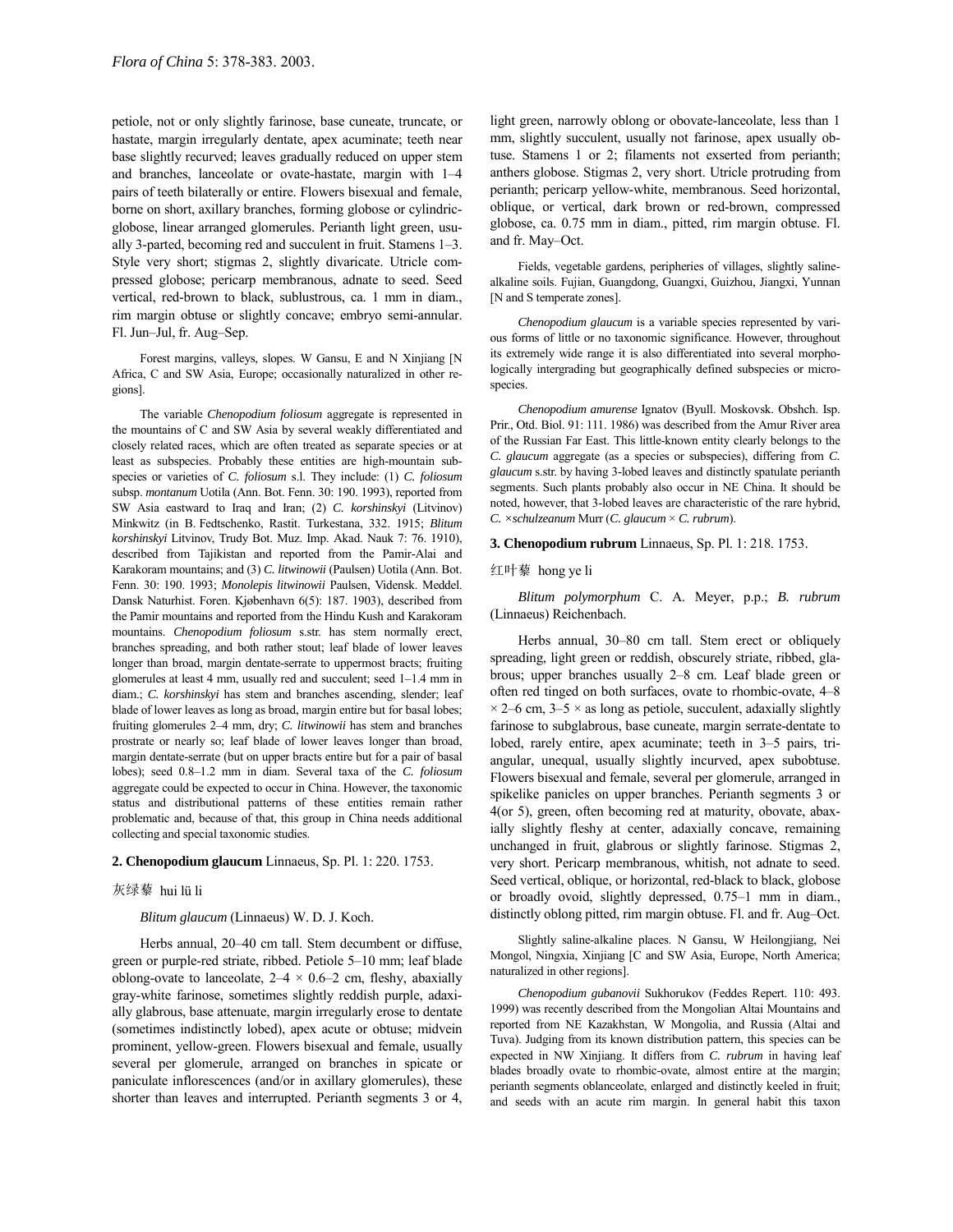resembles *C. chenopodioides*, but evidently differs in the aforementioned perianth and seed characters.

**4. Chenopodium chenopodioides** (Linnaeus) Aellen, Ostenia (Montevideo) 1933: 98. 1933.

## 合被藜 he bei li

*Blitum chenopodioides* Linnaeus, Mant. Pl. 2: 170. 1771; *B. polymorphum* C. A. Meyer, p.p.; *Chenopodium botryodes* Smith.

Herbs annual, 20-50 cm tall. Stem erect, much branched, green striate, ribbed, usually not farinose. Leaf blade green abaxially, dark green adaxially, broadly triangular, 3-4 cm, slightly broader than long, ca.  $2 \times$  as long as petiole, slightly succulent, glabrous or slightly farinose, base truncate or broadly cuneate, decurrent to base of petiole, margin serrate or subentire, apex obtuse or shortly acuminate. Glomerules arranged in spikelike panicles on branches; central flowers of glomerules bisexual, lateral ones female. Female flowers: perianth obconic, 2-4-lobed, succulent; lobes cochleariform, unequal, abaxially keeled. Bisexual flowers: perianth depressed hemispheric, 4- or 5-parted; stamens as many as perianth segments. Seed vertical in female flowers, horizontal in bisexual flowers, yellowbrown, sublustrous, depressed ovoid, 0.5-0.75 mm in diam., slightly pitted, rim margin obtuse; embryo annular. Fl. and fr. Aug-Sep.

Gobi desert. N Xinjiang [N Africa, C and SW Asia, Europe, North America].

The distribution of this species is insufficiently known because of confusion with *Chenopodium rubrum*. However, *C. chenopodioides* is confined to saline habitats (coastal and inland salt-marshes).

**5. Chenopodium acuminatum** Willdenow, Ges. Naturf. Freunde Berlin Neue Schriften 2: 124. 1799.

#### 尖头叶藜 jian tou ye li

Herbs annual, 20-80 cm tall. Stem erect, much branched, green striate, sometimes reddish purple striate, ribbed; branches obliquely spreading, slender. Petiole  $1.5-2.5$  cm; leaf blade broadly to narrowly ovate, lanceolate, or oblong,  $2-4 \times 1-3$  cm, abaxially  $\pm$  gray-white farinose, adaxially light green and not farinose (or only moderately so), base broadly cuneate, rounded, or subtruncate, margin entire, pellucid, apex cuneate or shortly acuminate, mucronate. Glomerules arranged into dense or interrupted spikes or spikelike panicles on upper part of branches; rachis with fascicles of terete, multicellular hairs. Flowers bisexual. Perianth compressed globose, 5-parted; segments broadly ovate, mostly thickened abaxially and becoming star-shaped in fruit, reddish or yellowish farinose, margin membranous. Stamens 5; anthers ca. 0.5 mm. Utricle globose or ovoid, depressed. Seed horizontal, black, ca. 1 mm in diam., slightly pitted. Fl. Jun–Jul, fr. Aug–Sep.

River banks, lake shores, beaches, field margins, wastelands. Fujian, Gansu, Guangdong, Guangxi, Hebei, Heilongjiang, Henan, Jiangsu, Jilin, Liaoning, Nei Mongol, Ningxia, Qinghai, Shaanxi, Shandong, Shanxi, Taiwan, Xinjiang, Zhejiang [Japan, Korea, Mongolia, Russia (S Siberia), NE Vietnam; C Asia].

- 1a. Leaf blade mostly ovate to broadly so, sometimes ovate-lanceolate on upper stem ..................................... 5a. subsp. *acuminatum* 1b. Leaf blade narrowly ovate, lanceolate,
- or oblong, obviously longer than wide .............................................................. 5b. subsp. *virgatum*

### **5a. Chenopodium acuminatum** subsp. **acuminatum**

## 尖头叶藜(原亚种) jian tou ye li (yuan ya zhong)

*Chenopodium acuminatum* var. *ovatum* Fenzl; *C. album* Linnaeus var. *acuminatum* (Willdenow) Kuntze.

Leaf blade mostly ovate to broadly so, sometimes ovatelanceolate on upper stem.

River banks, field margins, wastelands. Gansu, Hebei, Heilongjiang, Henan, Jilin, Liaoning, Nei Mongol, Ningxia, Qinghai, Shaanxi, Shandong, Shanxi, Xinjiang, Zhejiang [?Japan, Korea, Mongolia, Russia (S Siberia); C Asia].

**5b. Chenopodium acuminatum** subsp. **virgatum** (Thunberg) Kitamura, Acta Phytotax. Geobot. 20: 206. 1962.

### 狭叶尖头叶藜 xia ye jian tou ye li

*Chenopodium virgatum* Thunberg, Nova Acta Regiae Soc. Sci. Upsal. 7: 143. 1815, not (Linnaeus) Ambrosi (1857); *C. vachelii* Hooker & Arnott.

Leaf blade narrowly ovate, lanceolate, or oblong, obviously longer than wide.

Lake shores, beaches, wastelands. Fujian, Guangdong, Guangxi, Hebei, Jiangsu, Liaoning, Taiwan, Zhejiang [Japan, NE Vietnam].

This predominantly littoral and alluvial taxon is certainly of Sino-Japanese distribution and is sometimes treated as a separate species (*Chenopodium virgatum* or *C. vachelii*). However, there was much controversy regarding the taxonomic affiliation of *C. virgatum*: some authors believed that the name refers to narrow-leaved forms of the *C. album* aggregate or to *C. strictum*.

Judging from the presence of characteristic multicellular hairs (especially in the inflorescence) and leaf and inflorescence morphology, *C. acuminatum* s.l. (*C.* sect. *Acuminata* Ignatov) is related to the Asian perennial *C. fruticosum* C. A. Meyer, the Australian shrubby *C. auricomum* Lindley (the latter, together with the annual *C. auricomiforme* Murr, is placed in *C.* sect. *Auricoma* Aellen), and probably to some other shrubby species.

**6. Chenopodium bryoniifolium** Bunge, Delect. Sem. Hort. Petrop. 10. 1876.

### 菱叶藜 ling ye li

*Chenopodium koraiense* Nakai.

Herbs annual, 50-80 cm tall. Stem erect, much branched above, terete below, green striate and slightly obtusely ribbed above; branches obliquely spreading, slender. Petiole slender; leaf blade of lower and middle leaves ovate-triangular to ovaterhombic, usually  $3-4 \times 2-3$  cm,  $2-3 \times$  as long as petiole, slightly farinose abaxially, not farinose adaxially, base broadly cuneate, margin distinctly 3-lobed, apex acute; middle lobe triangular, lateral lobes near base, usually 2-toothed; upper leaves smaller, leaf blade subhastate. Glomerules borne on upper branches, arranged into slender, spikelike panicles. Flow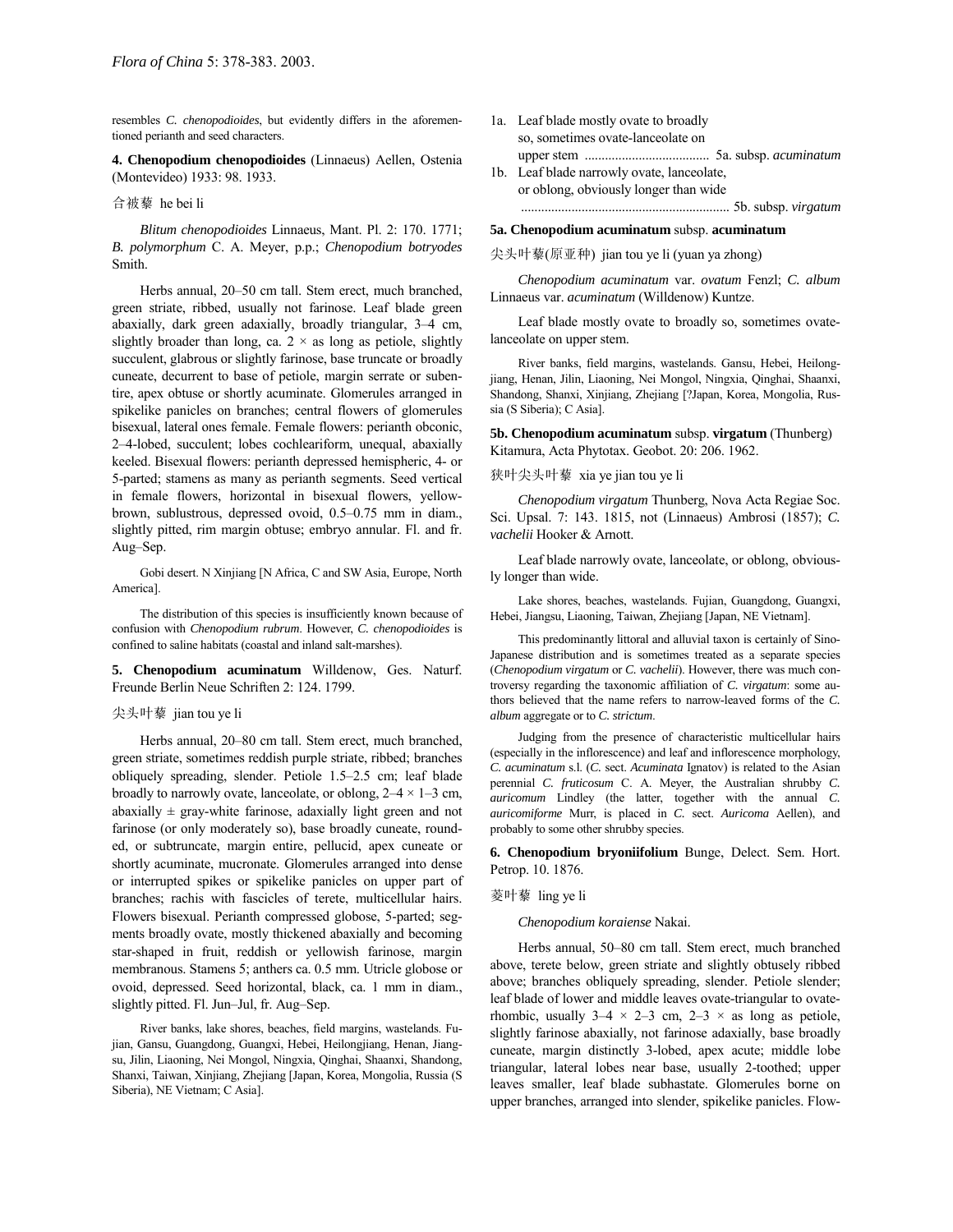ers bisexual. Perianth segments 5, slightly spreading in fruit, ovate, abaxially keeled, farinose. Pericarp dark brown, adnate to seed. Seed horizontal, black, very slightly lustrous, lenticular, 1.3–1.5 mm in diam., distinctly radially lineate. Fl. and fr. Jul-Sep.

Forest margins, meadows. Hebei, Heilongjiang, Jilin, Liaoning [Japan, Korea, Russia (Far East, SE Siberia)].

The name *Chenopodium atripliciforme* Murr (sometimes incorrectly cited as "*atriplicifolium*") has often been treated as a synonym of *C. bryoniifolium*, or misidentified as *C. opulifolium* Schrader ex Candolle. However, *C. atripliciforme* is a separate species reported from NE Afghanistan, N India, and N Pakistan. Judging from several herbarium specimens available, it probably also occurs in the mountains of SC Asia. It may also be expected to occur in W China.

**7. Chenopodium gracilispicum** H. W. Kung, Acta Phytotax. Sin. 16(1): 120. 1978.

### 细穗藜 xi sui li

Herbs annual, 40–70 cm tall, slightly farinose. Stem erect, sparsely slender branched above, green striate, terete, ribbed. Petiole slender, 0.5–2 cm; leaf blade abaxially gray-green, adaxially fresh green, subglabrous, rhombic to ovate,  $3-5 \times 2-4$ cm, adaxially subglabrous, base broadly cuneate, margin entire or with 2 lateral lobes near base, not pellucid, apex acute or shortly acuminate. Flowers bisexual, usually 2 or 3 per glomerule, these arranged into interrupted spikes on slender branches, forming a narrow, terminal panicle. Perianth 5 parted; segments narrowly obovate or linear, united only at base, abaxially slightly fleshy at center, keeled, margin membranous, apex obtuse. Stamens 5, inserted on base of perianth. Utricle depressed, lenticular; pericarp adnate to seed. Seed horizontal, black, sublustrous, of same shape as utricle, 1.1-1.5 mm in diam., distinctly pitted. Fl. Jul, fr. Aug.

Forest margins, slope grasslands, river banks. S Gansu, Guangdong, Hebei, Henan, Hunan, Jiangsu, Jiangxi, Shaanxi, E Shandong, Sichuan, Taiwan, Zhejiang [Japan].

The name *Chenopodium koraiense* has often been misapplied to this species but is in fact a synonym of *C. bryoniifolium*.

**8. Chenopodium karoi** (Murr) Aellen, Repert. Spec. Nov. Regni Veg. 26: 149. 1929.

### 平卧藜 ping wo li

*Chenopodium album* Linnaeus subsp. *karoi* Murr, Neu. Übers. Bl.-Pfl. Vorarlberg 1: 97. 1923; *C. prostratum* Bunge ex Herder (1889), not Roemer & Schultes (1820), nor Jacquemont ex Moquin-Tandon (1849), nor Roxburgh ex J. D. Hooker (1886); *C. prostratum* subsp. *karoi* (Murr) Lomonosova.

Herbs annual, 20-40 cm tall. Stem prostrate or obliquely spreading, much branched, green striate, terete or obtusely ribbed. Petiole 1-3 cm, slender; leaf blade abaxially pallid, adaxially gray-green, ovate to broadly so,  $1.5-3 \times 1-2.5$  cm, abaxially densely farinose, prominently 3-veined, adaxially not or only slightly farinose, base broadly cuneate, margin usually 3-lobed, apex obtuse or acute and mucronate; central lobe margin entire, rarely slightly crenate; lateral lobes positioned near middle of leaf blade, margin obtuse and entire. Flowers several per glomerule, these arranged on branchlets into axillary panicles shorter than leaves. Perianth segments (4 or)5, usually closed in fruit, ovate, abaxially slightly keeled, margin yellowish, membranous, apex obtuse. Stamens as many as perianth segments; anthers exserted at anthesis. Stigmas 2(or 3), filiform. Pericarp yellow-brown, membranous, adnate to seed. Seed horizontal, black, sublustrous, lenticular, 1-1.2 mm in diam., finely pitted. Fl. and fr. Aug-Sep.

Mountains, often around livestock corrals, wastelands, around houses, vegetable gardens; 1500-4000 m. W Gansu, N Hebei, Qinghai, NW Sichuan, Xinjiang, Xizang [Mongolia, Russia (Far East, Siberia); C Asia].

This species is closely related to *Chenopodium iljinii* and the C Asian *C. pamiricum* Iljin on the one hand, and to *C. bryoniifolium* on the other.

**9. Chenopodium iljinii** Goloskokov, Bot. Mater. Gerb. Bot. Inst. Komarova Acad. Nauk SSSR 13: 65. 1950.

#### 小白藜 xiao bai li

*Chenopodium bryoniifolium* Bunge var. *kapelleriae* Aellen ex Iljin.

Herbs annual, 10–30 cm tall, farinose throughout. Stem usually prostrate or obliquely spreading, much branched, sometimes branched only from base. Petiole slender, 0.4-1 cm; leaf blade gray-green, ovate to ovate-triangular, usually  $0.5-1.5 \times$  $0.4-1.2$  cm, farinose on both surfaces, base broadly cuneate, margin entire or 3-lobed, apex subobtuse or acute; lateral lobes attached near base of leaf blade, apex obtuse. Glomerules forming short spikes on axillary branchlets. Perianth segments (4 or)5, obovate-linear to oblong, not keeled, abaxially densely farinose. Filaments slightly shorter than perianth; anthers broadly oblong. Style obscure; stigmas 2, filiform. Utricle depressed. Seed horizontal, rarely oblique, black, sublustrous, lenticular, sometimes depressed ovoid, 0.8–1.2 mm in diam., subsmooth or slightly pitted. Fl. and fr. Aug–Oct.

Valley terraces, slopes, drier grasslands; 2000-4000 m. W Gansu, Ningxia, Qinghai (Qilian Shan), NW Sichuan, Xinjiang [Kazakhstan].

The closely related, C Asian *Chenopodium pamiricum* Iljin (in Shishkin, Fl. URSS 6: 873. 1936) may be expected to occur in the mountains of W China. Probably some Chinese records of *C. iljinii* refer to that species.

### **10. Chenopodium urbicum** Linnaeus, Sp. Pl. 1: 281. 1753.

#### 市藜 shi li

Herbs annual,  $20-100$  cm tall, not farinose (but young leaves and inflorescence rachis sometimes slightly tomentose). Stem erect, branched or unbranched, striate, ± stout, ribbed. Petiole 2–4 cm; leaf blade concolorous, triangular or rhombicovate,  $3-8$  cm (lower ones sometimes to 15 cm), narrower than or as wide as long, slightly succulent, base subtruncate or broadly cuneate, margin irregularly serrate, apex acute or acuminate. Glomerules few or many flowered, forming axillary or terminal, erect, spikelike panicles. Flowers bisexual and female. Perianth segments 3–5. Filaments slightly shorter than perianth;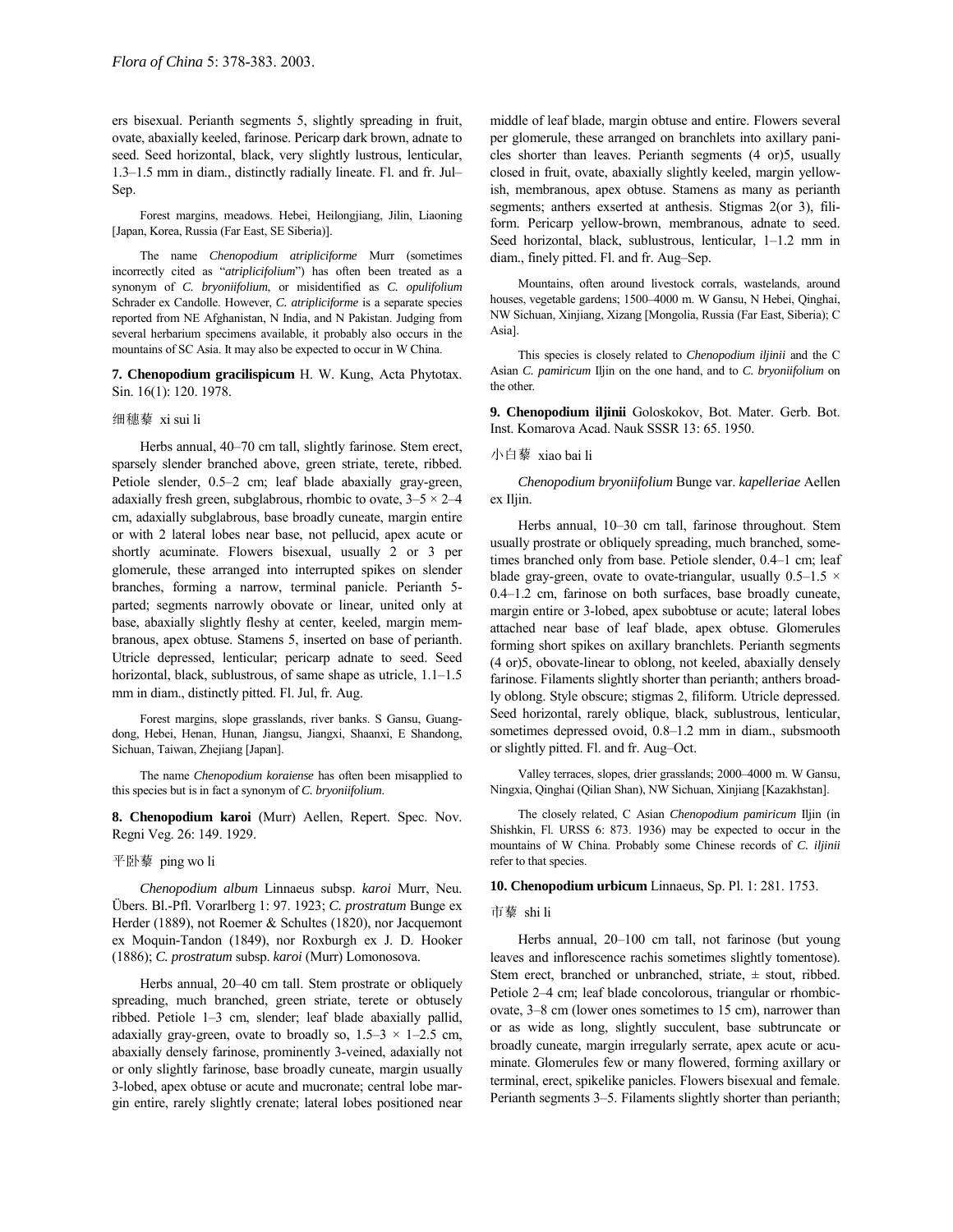anthers oblong. Utricle lenticular; pericarp brown. Seed horizontal, oblique, or vertical, red-brown to black, sublustrous,  $0.5-1$  mm in diam., obscurely or obviously pitted, rim margin obtuse or acute. Fl. and fr. Jul-Oct.

Gobi desert, wastelands, saline-alkaline places, field margins. Hebei, Heilongjiang, N Jiangsu, Jilin, Liaoning, Nei Mongol, N Shaanxi, Shandong, Shanxi, N Xinjiang [N Africa, C and SW Asia, Europe; introduced in North America and some other regions].

- 1a. Leaf blade triangular, 3–8 cm; glomerules few flowered, forming axillary, spikelike panicles; perianth segments 5; seed horizontal, ca. 1 mm in diam., obscurely pitted, rim margin obtuse ................... 10a. subsp. *urbicum* 1b. Leaf blade rhombic-ovate, lower ones
- to 15 cm; glomerules many flowered, forming mainly terminal, spikelike panicles; perianth segments  $3-5$ ; seed horizontal, oblique, or vertical, 0.5–0.7 mm in diam., obviously pitted, rim margin acute .................................................... 10b. subsp. *sinicum*

## **10a. Chenopodium urbicum** subsp. **urbicum**

#### 市藜(原亚种) shi li (yuan ya zhong)

Leaf blade triangular, 3–8 cm, margin irregularly serrate. Glomerules few flowered, forming axillary, spikelike panicles. Perianth segments 5. Seed horizontal, ca. 1 mm in diam., obscurely pitted, rim margin obtuse. Fl. Aug–Sep, fr. Oct.

Gobi desert, field margins. N Xinjiang [N Africa, C and SW Asia, Europe; introduced in North America and some other regions].

**10b. Chenopodium urbicum** subsp. **sinicum** H. W. Kung & G. L. Chu, Acta Phytotax. Sin. 16(1): 121. 1978.

## 东亚市藜 dong ya shi li

Leaf blade rhombic-ovate, lower ones to 15 cm, margin with a pair of larger teeth near base. Glomerules many flowered, forming mainly terminal, spikelike panicles. Perianth segments 3–5, narrowly obovate to spatulate. Seed horizontal, oblique, or vertical, 0.5–0.7 mm in diam., obviously pitted, rim margin acute. Fl. and fr. Jul-Oct.

● Wastelands, saline-alkaline places, field margins. Hebei, Heilongjiang, N Jiangsu, Jilin, Liaoning, Nei Mongol, N Shaanxi, Shandong, Shanxi, N Xinjiang.

#### **11. Chenopodium hybridum** Linnaeus, Sp. Pl. 1: 219. 1753.

### 杂配藜 za pei li

Herbs annual, 0.4-2.2 m tall. Stem erect, sparsely branched above, stout, light yellow or purple ribbed, glabrous or sparsely farinose. Petiole  $2-7$  cm; leaf blade fresh green on both surfaces, broadly ovate to ovate-triangular,  $6-15 \times 5-13$  cm, glabrous or slightly farinose, base rounded, truncate, or subcordate, margin palmately lobed to deeply erose-dentate, apex acute or acuminate; lobes in 2 or 3 pairs, unequal, apex usually acute to acuminate; upper leaves smaller, leaf blade mostly triangular-hastate, margin with a few lobelike teeth, sometimes subentire. Flowers bisexual and female, usually several per glomerule, these arranged in spreading panicles on upper branches. Perianth segments 5, narrowly ovate, abaxially keeled, slightly farinose, margin membranous, apex obtuse. Stamens 5. Utricle lenticular; pericarp white dotted, membranous, adnate to seed. Seed horizontal, black, not lustrous, of same shape as utricle, usually 2-3 mm in diam., distinctly orbicular pitted; embryo annular. Fl. and fr. Jul–Sep.

Forest margins, scrub, valleys, slopes. Gansu, Hebei, Heilongjiang, Jilin, Liaoning, Nei Mongol, Ningxia, Qinghai, Shaanxi, Shanxi, Sichuan, Xinjiang, Xizang, Yunnan, Zhejiang [NE India, Japan, Korea, Mongolia, Russia (Siberia); C Asia, Europe; represented by a vicariant race in North America].

The *Chenopodium hybridum* aggregate is represented in China by at least two entities (subspecies or even species) which differ from the typical European and SW Asian plant (*C. hybridum* subsp. *hybridum*): (1) C Asian plants which were described as *C. badachschanicum* Tzvelev (Bot. Mater. Gerb. Bot. Inst. Komarova Akad. Nauk SSSR 20: 434. 1960), and (2) E Asian plants which may be an as yet undescribed taxon. The plants from E China somewhat approach in their characters the North American species (or subspecies) *C. simplex* (Torrey) Rafinesque (*C. gigantospermum* (Aellen) Aellen). A new taxonomic revision of the *C. hybridum* aggregate throughout its range could clarify the situation.

**12. Chenopodium giganteum** D. Don, Prodr. Fl. Nepal. 75. 1825.

#### 杖藜 zhang li

*Chenopodium amaranticolor* Coste & Reynier; *C. mairei* H. Léveillé.

Herbs annual, large, to 3 m tall. Stem erect, much branched above, stout, reddish green or reddish purple striate, ribbed, base to 5 cm in diam. Leaf blade abaxially light green, adaxially dark green, rhombic to ovate, to  $20 \times 16$  cm,  $1.5-2 \times$  as long as petiole, abaxially farinose or glabrescent, adaxially not farinose, base broadly cuneate, margin irregularly undulate serrate, apex usually obtuse; upper leaf blades gradually becoming smaller, ovate to ovate-lanceolate, reddish or golden yellow vesicular hairy when young, margin serrate or entire. Inflorescence of large, terminal panicles, farinose, usually pendulous in fruit. Flowers bisexual, several per glomerule or solitary. Perianth segments 5, green or dark purple, ovate, margin membranous. Stamens 5. Utricle lenticular; pericarp membranous. Seed horizontal, black or red-black, ca. 1.5 mm in diam., reticulate lineate, rim margin obtuse. Fl. Aug, fr. Sep-Oct.

Long cultivated in China and becoming naturalized. Beijing. Gansu, Guangxi, Guizhou, Hebei, Henan, Hunan, Liaoning, Shaanxi, Sichuan, Taiwan, Yunnan [native origin unknown; commonly cultivated in many countries of the world].

This plant most probably represents a cultivar, which originated in India, of the *Chenopodium album* aggregate. Similar cultivated plants of E Asia were described as *C. centrorubrum* (Makino) Nakai. Other similar plants (probably of different origin) are known as *C. amaranticolor*, *C. purpurascens* Jacquin, etc. A new taxonomic revision of cultivated members of the *C. album* aggregate is badly needed.

The stout stems are used for making walking sticks.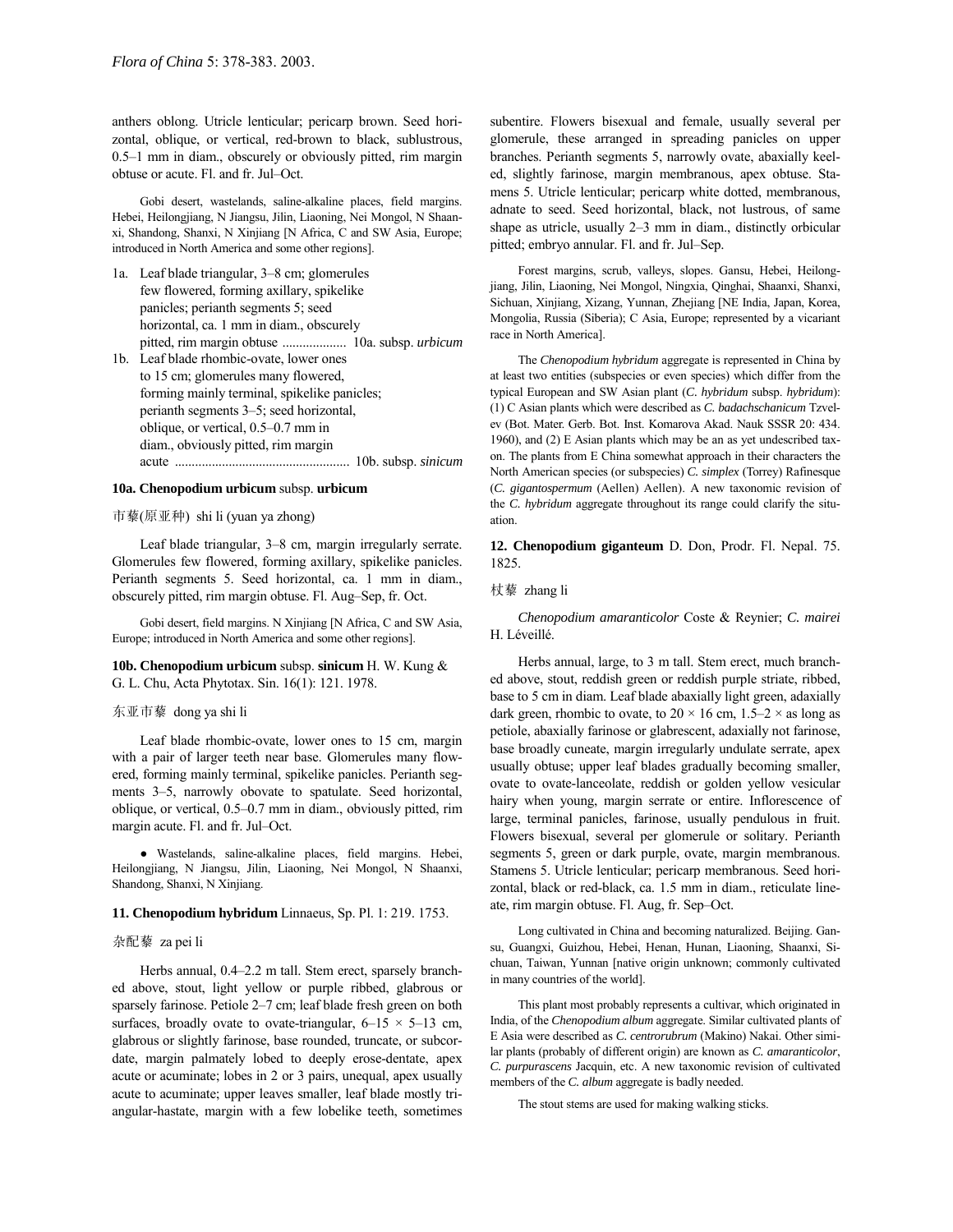## **13. Chenopodium ficifolium** Smith, Fl. Brit. 1: 276. 1800.

## 小藜 xiao li

Herbs annual, 20–50 cm tall. Stem erect, green striate, ribbed. Leaf blade ovate-oblong,  $2.5-5 \times 1-3.5$  cm, margin usually 3-lobed; central lobe margins almost parallel, subentire to sinuate-dentate, apex obtuse or subacute, mucronate; lateral lobes positioned in proximal 1/3 or near base of leaf blade, margin entire or shallowly dentate. Flowers bisexual, several per glomerule, these arranged in spreading, terminal panicles on upper branches. Perianth subglobose, 5-parted; segments valvate in bud, remaining closed at anthesis, broadly ovate, abaxially longitudinally keeled, densely farinose. Stamens 5, exserted at anthesis. Stigmas 2, filiform. Utricle included in perianth, falling together with it from plant; pericarp adnate to seed. Seed horizontal, black, sublustrous, ca. 1 mm in diam., distinctly hexagonally pitted, rim margin subobtuse; embryo annular. Fl. Apr-May.

Common weed of waste places, garbage dumps, roadsides, etc. Anhui, Chongqing, Fujian, Gansu, Guangdong, Guangxi, Guizhou, Hainan, Hebei, Heilongjiang, Henan, Hubei, Hunan, Jiangsu, Jiangxi, Jilin, Liaoning, Nei Mongol, Ningxia, Qinghai, Shaanxi, Shandong, Shanxi, Sichuan, Taiwan, Xinjiang, Yunnan, Zhejiang [Asia, Europe; naturalized in North America and some other regions of the world].

*Chenopodium ficifolium* is represented in China by two subspecies: subsp. *ficifolium* and subsp. *blomianum* (Aellen) Aellen (Hegi, Ill. Fl. Mitt.-Eur., ed. 2, 3(2): 624. 1960; *C. blomianum* Aellen, Bot. Not. 1928: 203. 1928). The latter differs from the typical subspecies in having leaf blades with an often shorter middle lobe and less prominent lateral lobes, and seeds with shallower and less evident pits and a sinuous rim margin. It is distributed from Iraq to S and SE Asia. However, the typical subspecies also occurs within the range of subsp. *blomianum*. Both subspecies are variable, and several varieties have been described.

*Chenopodium ficifolium* occasionally hybridizes with other species of *C.* sect. *Chenopodium*.

The name *Chenopodium serotinum* Linnaeus has often been misapplied to this species but in fact refers to a species of *Atriplex*.

**14. Chenopodium strictum** Roth, Nov. Pl. Sp. 180. 1821.

## 圆头藜 yuan tou li

*Chenopodium betaceum* Andrzejowski; *C. striatum* (Kraöan) Murr.

Herbs annual, 20–50 cm tall. Stem erect, basal branches ascending, upper branches usually erect; stem and branches green and red striate, often becoming deep beet red at maturity, ribbed. Leaf blade abaxially whitish gray to dark green, ovateoblong to oblong, usually  $1.5-3(-6) \times 0.8-2.5$  cm,  $2-3 \times$  as long as petiole, abaxially moderately to densely farinose, adaxially slightly or moderately farinose, base broadly cuneate, margin above base subentire to serrate or dentate, apex rounded, sometimes shortly mucronate; teeth gradually becoming smaller distally on margin. Glomerules arranged into narrow, interrupted, spikelike or moniliform panicles on upper part of branches. Flowers bisexual. Perianth segments 5, obovate, abaxially slightly keeled, margin membranous. Stigmas 2, filiform, recurved. Utricle depressed; pericarp adnate to seed. Seed black or black-red, sublustrous, depressed ovoid, ca. 1 mm in diam., slightly lineate, rim margin acutely ribbed. Fl. and fr. Jul-Sep.

Valleys, river banks, roadsides. Gansu, Hebei, Shaanxi, Shanxi, S Xinjiang; also NE China [Japan, Korea, Russia (S Siberia); C and SW Asia, Europe; naturalized in North America and occasionally elsewhere].

The *Chenopodium strictum* group includes several closely related, predominantly (or exclusively?) tetraploid  $(2n = 36)$  species or infraspecific taxa, such as *C. novopokrovskyanum* (Aellen) Uotila, *C. striatiforme* Murr, *C. strictum*, and some others. *Chenopodium novopokrovskyanum* (Aellen) Uotila (Ann. Bot. Fenn. 30: 192. 1993; *C. album* Linnaeus subsp. *novopokrovskyanum* Aellen, Trudy Rostovsk. Otd. Vsesoyuzn. Bot. Obshch. 2: 3. 1938) differs from *C. strictum* in having leaf blades narrow, densely farinose (grayish green to silvery), and with the margin entire or subentire, occasionally with 1, rarely 2, pairs of teeth. In its overall habit, *C. novopokrovskyanum* is superficially similar to North American species of *C.* subsect. *Leptophylla* Clemants & Mosyakin, but it is not directly related to them. *Chenopodium novopokrovskyanum* is known from the steppe and desert zones of SE Europe (SE European Russia and SE Ukraine), C and SW Asia, and probably also NW China, W Mongolia, and S Siberia. The distribution of this taxon in China needs clarification.

#### **15. Chenopodium album** Linnaeus, Sp. Pl. 1: 219. 1753.

#### 藜 li

Herbs annual, 15-150 cm tall. Stem erect, much branched, green or purple-red striate, stout, ribbed; branches oblique or spreading. Leaf blade rhombic-ovate to broadly lanceolate, 3-6  $\times$  2.5–5 cm, 1–2  $\times$  as long as petiole, abaxially  $\pm$  farinose, adaxially usually glabrous, or sometimes reddish purple vesicular hairy on young leaves, base cuneate to broadly so, margin irregularly serrate, apex subobtuse or acute. Glomerules arranged into large or small panicles or spikelike panicles on upper part of branches. Flowers bisexual. Perianth segments 5, broadly ovate to elliptic, abaxially longitudinally keeled, farinose, margin membranous, apex acute or slightly emarginate. Stamens 5; anthers exserted. Stigmas 2. Pericarp adnate to seed. Seed horizontal, black, sublustrous, lenticular,  $1-1.5$  mm in diam., lineate, rim margin obtuse. Fl. and fr. May–Oct.

Fields, waste places, roadsides, a difficult weed to control. Throughout China [probably throughout temperate and tropical regions of the world].

*Chenopodium album* s.l. in its more or less traditional circumscription is a diverse aggregate of predominantly hexaploid  $(2n = 54)$ taxa. It is represented in China by many insufficiently known and poorly delimited infraspecific entities. Some of them are, however, rather distinct from European plants. The taxonomic situation is further obscured by exceptional variability and widespread hybridization in the group. Consequently, no attempt has been made here to classify the Chinese infraspecific entities of *C. album* s.l. The precise global distribution is uncertain because many plants reported as *C. album* in the literature in fact belong to other, closely related species.